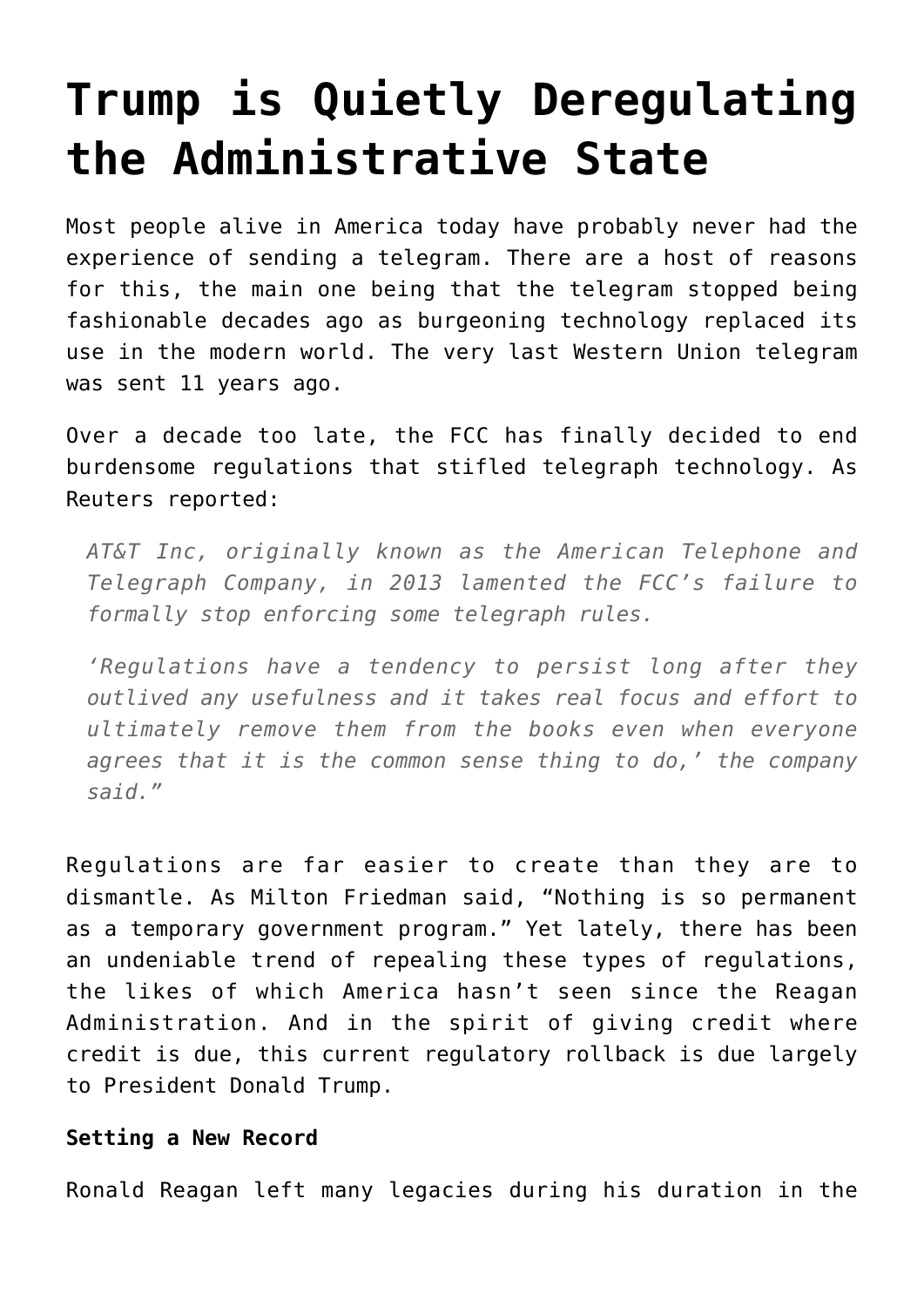White House. And while many were less than praiseworthy—the War on Drugs springs to mind—he did accomplish some deregulation.

In fact, during the Reagan presidency, both the Federal Register and federal regulations decreased by more than onethird. And as impressive as this record surely was, it's already been broken by Donald Trump.

Upon taking office, Donald Trump signed an executive order telling federal agencies that they must cut two existing regulations for each new regulation proposed. Contained within this executive order was the demand that each federal agency create a task force with the explicit purpose of finding regulations worth slashing. This act was intended to help the newly sworn-in president reach his promise of cutting 70 percent of all federal regulations.

While the talk of regulatory cuts is typical red meat rhetoric, the left was obviously less than pleased with this executive order. A coalition of left-leaning organizations even joined together in February and sued Trump on the grounds that his executive order would potentially "block or force the repeal of regulations needed to protect health, safety, and the environment, across a broad range of topics – from automobile safety, to occupational health, to air pollution, to endangered species." But the lawsuit did not scare Trump away from his objective.

When Obama had been in office as long as Trump currently has, regulations were 28 percent higher. But since taking office, Trump has repealed hundreds of these regulations.

And when it comes to regulations in general, the score speaks for itself. During the same point of time of their respective presidencies, Obama's regulatory tally was at 1,737 while Trump's is 1,241. And while Reagan's own regulatory cuts were admirable, they still don't compare with Trump's if you judge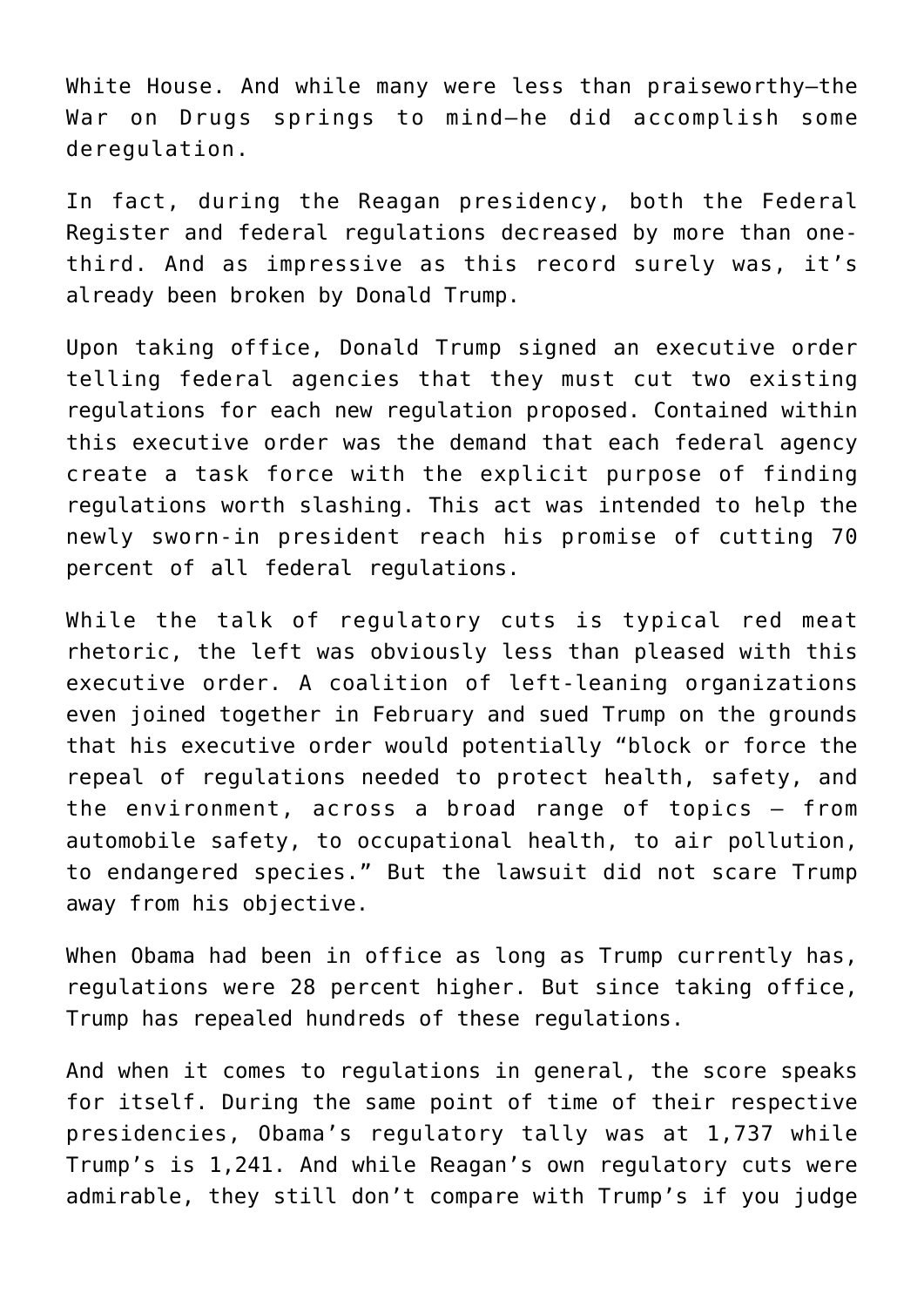them by the same timeframe.

Earlier this October, Trump announced his plans to further cut taxes along with red tape that negatively impacts both businesses and consumers. According to [CEI,](https://cei.org/blog/red-tape-rollback-report-trump-ends-fiscal-year-americas-least-regulatory-president-reagan) the current level of federal regulatory burdens have amounted to nearly \$2 trillion. And while business owners may pay the initial costs, it will inevitably trickle down to the consumer. When overhead costs are raised on entrepreneurs, that cost must must be made up for somewhere. And as CEI also estimates, these hidden costs can account for about \$15,000 per household in any given year.

As the 2017 fiscal year came to a close this month, the White House also released its initiative to cut more red tape to jumpstart the economy. Obviously, the "do nothing" method is a far cry from Obama's overbearing regulatory intervention.

However, while this rhetoric is pleasing to much of the American public, which is fed up after almost a decade of a stagnating economy, Congress has yet to act on any substantial reform in either the House or the Senate.

Still, the White House has continued its efforts to encourage regulatory relief by pushing for three specific reform efforts, listed by CEI's Clyde Wayne Crews as follows:

- 1. Trump's January executive order requiring agencies to [eliminate at least two rules for every new regulation](https://www.whitehouse.gov/the-press-office/2017/01/30/presidential-executive-order-reducing-regulation-and-controlling) [adopted](https://www.whitehouse.gov/the-press-office/2017/01/30/presidential-executive-order-reducing-regulation-and-controlling), and that they ensure net new regulatory costs of zero;
- 2. A sweeping [Reorganization Executive Order](https://www.whitehouse.gov/sites/whitehouse.gov/files/omb/memoranda/2017/M-17-22.pdf) that requires the Office of Management and Budget to submit a plan aimed at streamlining and reducing the size of the administrative state generally. This plan will set the tone for Trump's budget proposal next year.
- 3. A [memorandum](https://www.whitehouse.gov/sites/whitehouse.gov/files/omb/memoranda/2017/FY%202018%20Regulatory%20Cost%20Allowances.pdf) from the new Office of Information and Regulatory Affairs (OIRA) administrator Neomi Rao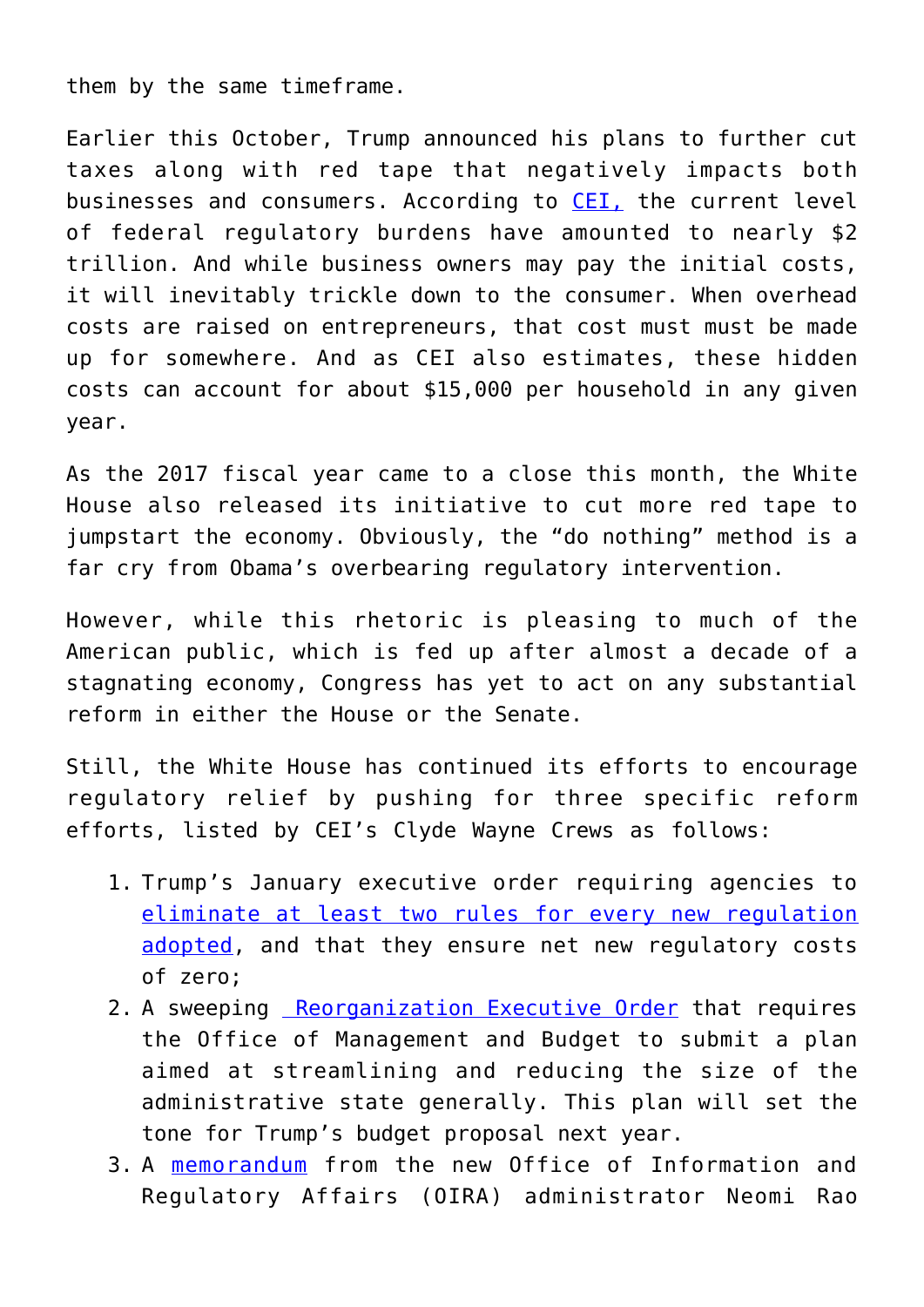directing agencies, for the first time as far as I can tell, to propose an overall incremental regulatory cost allowance for the agency in the new edition of their "Unified Agenda" on regulations. This report will appear in the fall. Prior editions, since the 1980s, would label rules as "economically significant," but never has there been such a "regulatory budget." Rao says, "OMB expects that each agency will [propose a net reduction](https://www.whitehouse.gov/sites/whitehouse.gov/files/omb/memoranda/2017/FY%202018%20Regulatory%20Cost%20Allowances.pdf) in total incremental regulatory costs for FY 2018."

But what is, perhaps most interesting is how silent the media has been. Usually, the media doesn't miss an opportunity to criticize the president, making it all the more strange that these massive regulation rollbacks have managed to slip under the radar.

## **The Importance of Economic Liberty**

Just as it is important to give credit where credit is due, it is also important to acknowledge that excelling in one area does not negate one's terrible behavior in another. The appointment of Jeff Sessions by itself is enough of a reason to be wary of Trump. Especially given Sessions' obsession with reigniting the drug war in a time when [public opinion i](http://thehill.com/blogs/blog-briefing-room/news/357053-poll-64-percent-of-americans-support-legalizing-marijuana)s overwhelmingly trending in the opposite direction. Though in many capacities this makes one of Trump's weak points similar to Reagan's.

And the Sessions issue is just one of many. Diplomacy also appears to be one of Trump's weak points. Taunting a world leader who is threatening to use nuclear arms against your country may not be the wisest idea, but that hasn't stopped Trump from referring to Kim Jong Un as "Rocket Man" at the height of tensions. And in general, President Trump's hawkish foreign policy has made a mockery of candidate Trump's noninterventionist rhetoric.

But increasing economic freedom is no small feat. If there is